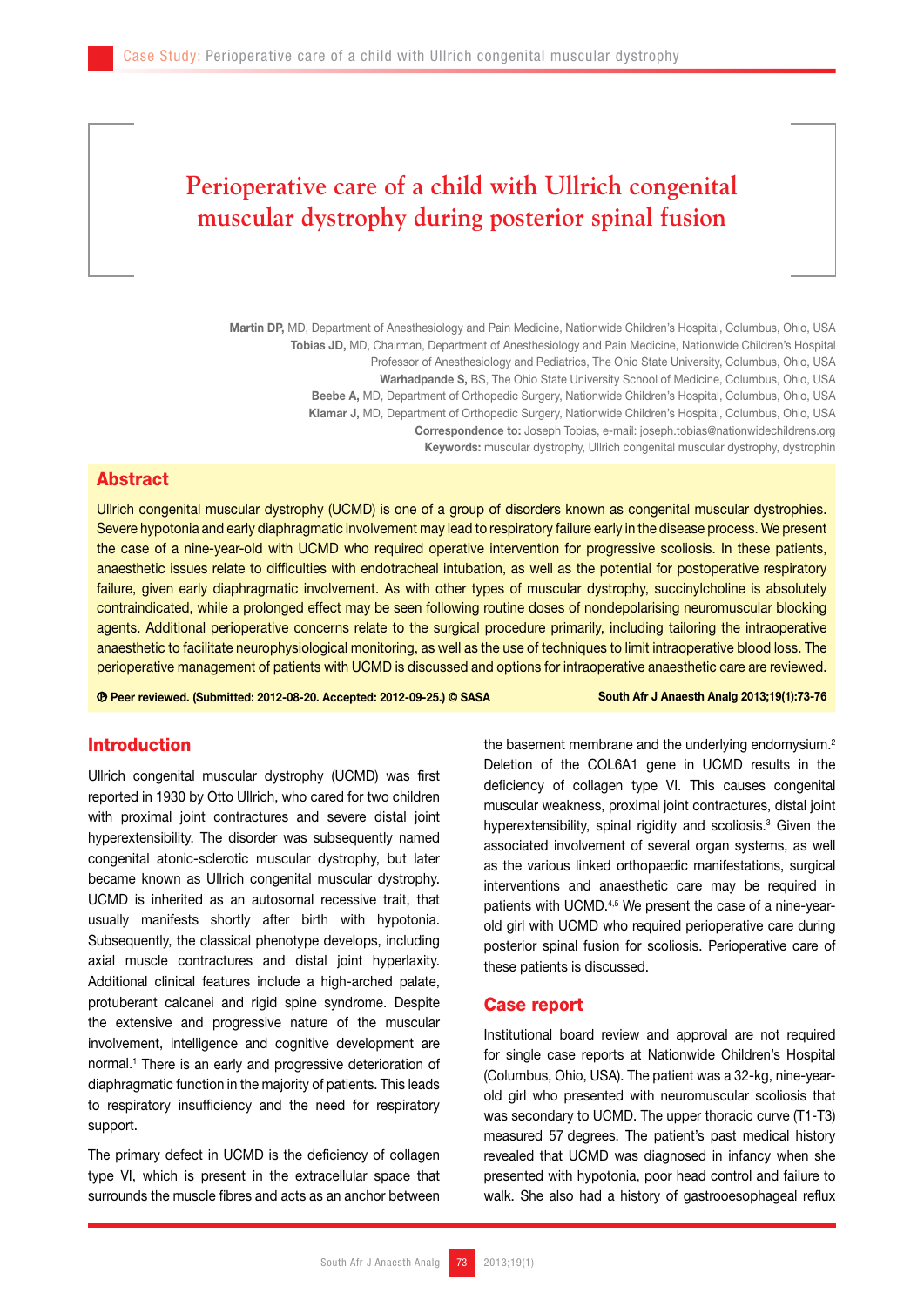that was treated with omeprazole, and poor oral intake that required gastrostomy tube feedings predominantly.

During an episode of pneumonia 8-9 months prior to the scheduled surgery, the patient required endotracheal intubation and mechanical ventilation, followed by tracheostomy and home mechanical ventilation. At that time, her trachea could not be intubated via standard direct laryngoscopy and indirect video laryngoscopy with the Glidescope® was used in the paediatric intensive care unit by the paediatric anaesthesiology staff.

When she presented, she was being ventilated at home through a 5-mm uncuffed Shiley® tracheostomy tube. Her parents reported occasional ventilator alarms because of low-minute ventilation. Home ventilator settings included synchronised intermittent mandatory ventilation with a rate of 14 breaths/minute, a peak inflating pressure of 20  $\mathsf{cmH}_\mathrm{_2} \mathsf{O},$ positive-end expiratory pressure of 8  $\text{cmH}_{2}$ O, pressure support of 10  $\text{cmH}_{2}$ O and fraction of inspired oxygen (FiO<sub>2</sub>) of 0.28. Her latest chest radiograph showed minimal atelectasis of the right lung field that had improved from a previous film. Past surgical history included a muscle biopsy, placement of a gastrostomy tube and a tracheostomy. A physical examination revealed no acute distress. The tracheostomy tube was in place. There was moderate micrognathia with limited mouth opening (2 cm). Her lung fields were clear to auscultation. There were contractures of the elbows, wrists, hips and knees, with decreased strength of all muscles (two out of five). Medications included omeprazole (20 mg twice a day) via the gastrostomy tube, and albuterol (2.5 mg twice a day) administered via a high-flow nebuliser. Preoperative laboratory evaluation revealed haemoglobin 14 gm/dl, haematocrit 43.4% and a platelet count of 450 000/mm<sup>3</sup>. The prothrombin time was 14.5 seconds, the international normalised ratio was 1.13 and the activated partial thromboplastin time was 30.

On the day of the surgery, the patient was held nil per os for six hours, except for her usual morning dose of omeprazole. A peripheral intravenous cannula was placed and premedication was provided by midazolam (0.05 mg/kg). The patient was transported to the operating room and routine American Society of Anesthesiologists monitors were placed. Preanaesthetic oxygen saturation was 96% and blood pressure, 127/68 mmHg. The patient was preoxygenated with 100% oxygen via the tracheostomy and anaesthesia was induced with propofol (2 mg/kg) and fentanyl (3 µg/kg). Neuromuscular blockade was achieved with a single dose of rocuronium (0.3 mg/kg). Anaesthesia was then provided with desflurane (exhaled concentration of 3-4%) titrated to maintain the bispectal index at 40-60.

Following anaesthetic induction, a second large-gauge peripheral intravenous cannula and a radial arterial cannula were placed. Remifentanil was added to the maintenance anaesthesia regimen, titrated from 0.10.4 µg/kg/minute to maintain the mean arterial pressure at 55-65 mmHg. Tranexamic acid was administered as a bolus dose of 100 mg/kg, followed by an infusion of 10 mg/kg/ hour. Perioperative antibiotic prophylaxis was provided by clindamycin, given a penicillin allergy. The Shiley® tracheostomy tube was removed and replaced by a 4.5-mm cuffed, reinforced endotracheal tube that was secured via the existing tracheostomy. Monitoring leads were placed for motor and somatosensory-evoked potentials. The patient was positioned prone on the Jackson table. The surgical procedure, which included posterior spinal fusion with instrumentation (T2-S2), pelvic fixation and allograft bone grafting, lasted 5.5 hours. Estimated blood loss was 1 700 ml. Intraoperative fluids included three units of packed red blood cells, 800 ml of 5% albumin and 2 000 ml of lactated Ringer's. Intraoperatively, three doses of sodium bicarbonate (1 mEq/kg) and three doses of calcium chloride (10 mg/kg) were administered to treat metabolic derangements. The metabolic acidosis was judged to be dilutional as the plasma lactate concentration was not elevated. Postoperatively, the patient received one transfusion of fresh frozen plasma and platelets to correct coagulation function. The remainder of her postoperative course was uncomplicated and she was discharged on postoperative day seven.

# **Discussion**

The congenital muscular dystrophies are a heterogeneous group of diseases that affect various components of skeletal muscle.6 These disorders, which involve the muscular architecture (glycosylation process or structural components of the extracellular matrix), include UCMD, merosin-deficient congenital muscular dystrophy and rigid spine syndrome. The congenital muscular dystrophies present with similar clinical findings in utero during the first few months of life with decreased intrauterine movement, hypotonia and the delayed achievement of motor milestones, including decreased movement in utero. Despite the similarities, there are specific signs and symptoms that may suggest the diagnosis of UCMD, including spinal rigidity, hyperlaxity of the joints of the hands and feet and early diaphragmatic involvement, leading to respiratory failure.

Of significant concern during the perioperative care of such patients is the potential for difficult endotracheal intubation, as well as concerns about respiratory failure. In these patients, difficult endotracheal intubation may relate to limited mouth opening, as well as limited cervical spine movement because of the involvement of the musculature of the head and neck. Both of the previous reports of anaesthesia for patients with UCMD mention difficulties with endotracheal intubation.4,5 Airway concerns were not an issue in our patient, given the presence of a tracheostomy. However, difficulties with endotracheal intubation were demonstrated by her previously requiring endotracheal intubation via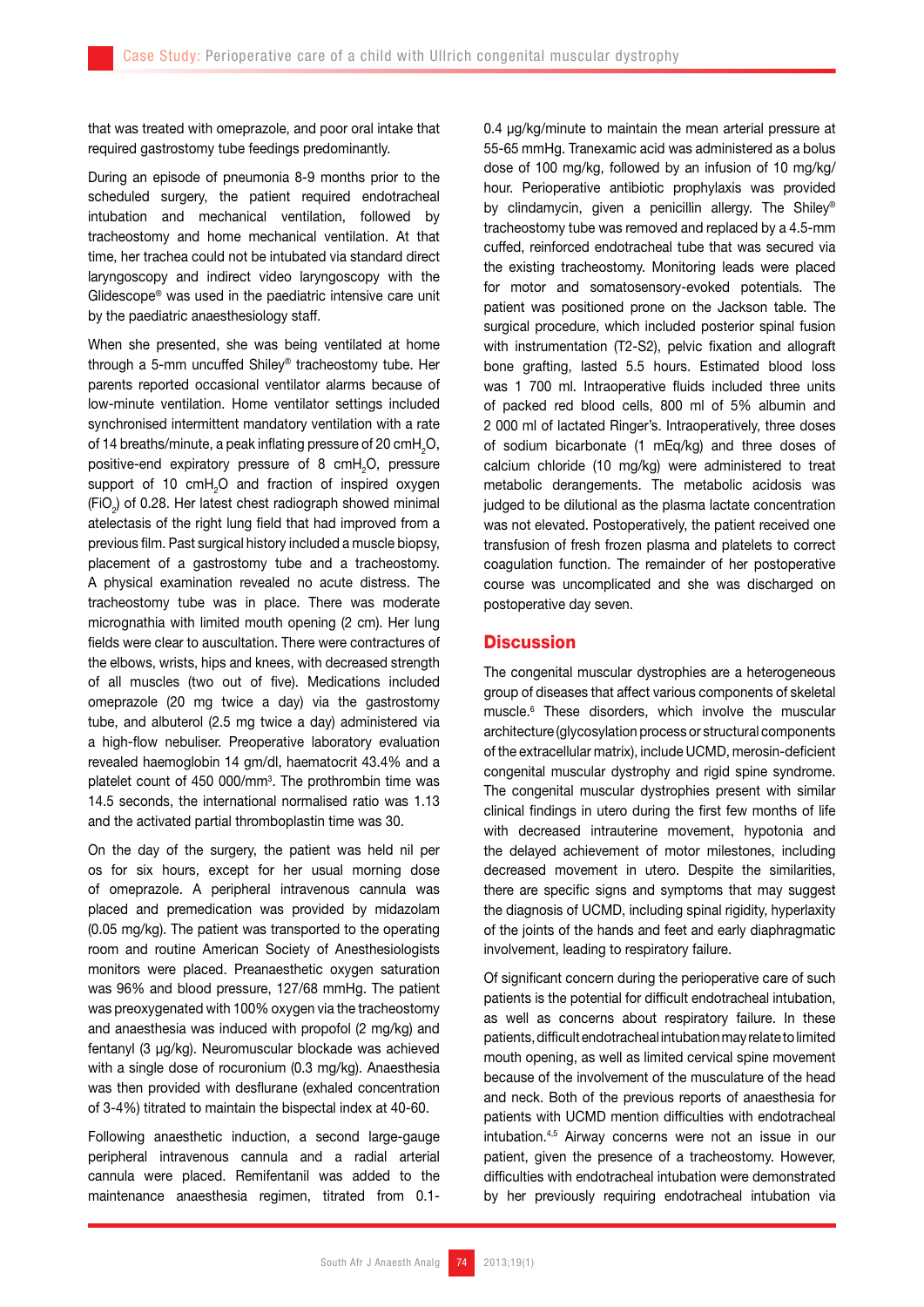indirect video laryngoscopy. Although the previous reports suggest that bag-valve-mask ventilation may be normal in patients with UCMD.<sup>4,5</sup> we recommend that spontaneous ventilation is maintained during anaesthetic induction until the ability to provide effective bag-valve-mask ventilation is demonstrated. Additionally, the appropriate equipment that is needed to deal with the difficult airway should be readily available.7

Although postoperative mechanical ventilation was necessary in our patient, given her baseline respiratory failure and chronic home mechanical ventilation, preoperative preparation and postoperative attention to respiratory function are recommended in patients with UCMD. In patients who have not yet progressed to requiring chronic ventilator support, the residual effects of anaesthetic agents may impact on upper airway control and diaphragmatic function, thereby resulting in perioperative respiratory failure. Whenever feasible, short-acting agents whose effects dissipate rapidly, such as remifentanil or desflurane, may be beneficial. Regardless of the selected agents, postoperative monitoring of respiratory function is suggested. As appropriate, based on the surgical procedure, regional anaesthesia may be chosen instead of general anaesthesia, or as an adjunct to provide postoperative analgesia, and thereby minimise the perioperative effects of opioids.5 Preoperative preparation should include aggressive treatment of respiratory infections and use of techniques, such as incentive spirometry or other noninvasive techniques of respiratory support, to prevent atelectasis and further deterioration in respiratory function.<sup>8,9</sup> In our experience, the postoperative use of noninvasive ventilation, such as bilevel positive airway support, may facilitate postoperative tracheal extubation in patients with altered respiratory function.

Following anaesthetic induction and endotracheal intubation, the appropriate agents for maintenance anaesthesia need to be chosen. In our patient, the agents for maintenance anaesthesia were somewhat dictated by the use of neurophysiological monitoring of spinal cord integrity, including motor and somatosensory-evoked potential monitoring.10,11 Based on our usual practice, this included a combination of the inhalational anaesthetic agent, desflurane, and a continuous infusion of remifentanil. These agents were chosen based on their ability to provide effective analgesia and amnesia without the use of a neuromuscular agent, to allow for rapid awakening and to provide a stable baseline anaesthetic to facilitate neurophysiological monitoring.

Although we chose to use the volatile agent, desflurane, the use of these agents is considered to be controversial by some investigators who have suggested that a total intravenous anaesthetic technique should be used.<sup>12,13</sup> However, it must be noted that the majority of this information relates to experience with Duchenne and Becker types of muscular dystrophy. There are no available data on many of the less common forms of muscular dystrophies, including UCMD. As previously thought, these patients are not at increased risk of malignant hyperthermia. However, the prolonged use of a volatile anaesthetic agent may result in disease-related cardiac complications, or rarely, a disorder that clinically resembles malignant hyperthermia which relates to destabilisation of the sarcolemma and causes rhabdomyolysis and hyperkalaemia.14-17 This latter complication may also occur postoperatively. As opposed to patients with Duchenne or Becker muscular dystrophy, no cardiac involvement is noted in patients with UCMD. Also, there have been no reports that hyperkalaemia relates to the use of volatile anaesthetic agents.<sup>18</sup>

Another issue regarding endotracheal intubation and maintenance anaesthesia in patients with UCMD is the choice of neuromuscular blocking agent. Given the risks of rhabdomyolysis, hyperkalaemia and cardiac arrest with succinylcholine, this agent should never be used in patients with muscular dystrophies.<sup>19,20</sup> Conversely, although nondepolarising neuromuscular blocking drugs (NMBDs) are safe in patients with various muscular dystrophies, a prolonged effect can be expected, even with intermediateacting agents, such as atracurium, rocuronium or vecuronium.19,20 Prior to their withdrawal, rapacuronium and mivacurium, two short-acting nondepolarising NMBAs, offer the ability to achieve complete neuromuscular blockade to allow for endotracheal intubation with an acceptable recovery time, even for briefer procedures.<sup>21,22</sup> Alternatively, rapid-sequence intubation can be accomplished using a combination of propofol and remifentanil without a neuromuscular blocking agent.5,23,24 Given that our patient was already receiving chronic mechanical ventilation at home, the plan was to continue mechanical ventilation postoperatively. Therefore, concerns about residual neuromuscular blockade were not clinically relevant. Additionally, given the anticipated length of the procedure (5-6 hours) and the small dose of rocuronium that was administered (0.3 mg/kg), the likelihood of residual neuromuscular blockade, even in a patient with a muscular dystrophy, was limited. The other possibility was the use of suggamadex to eliminate the potential for residual neuromuscular blockade and to ensure complete return of skeletal muscle strength. However, sugammadex is not commercially available in the USA.

Additional perioperative concerns about our patient related to the surgical procedure, rather than the underlying disease process itself, including blood loss. As illustrated by the most recent work from the Perioperative Cardiac Arrest registry, blood loss is the most usual aetiology of perioperative cardiac arrest, while the most commonly implicated surgical procedures are craniofacial reconstruction and posterior spinal fusion.24 Additionally, blood loss is greater